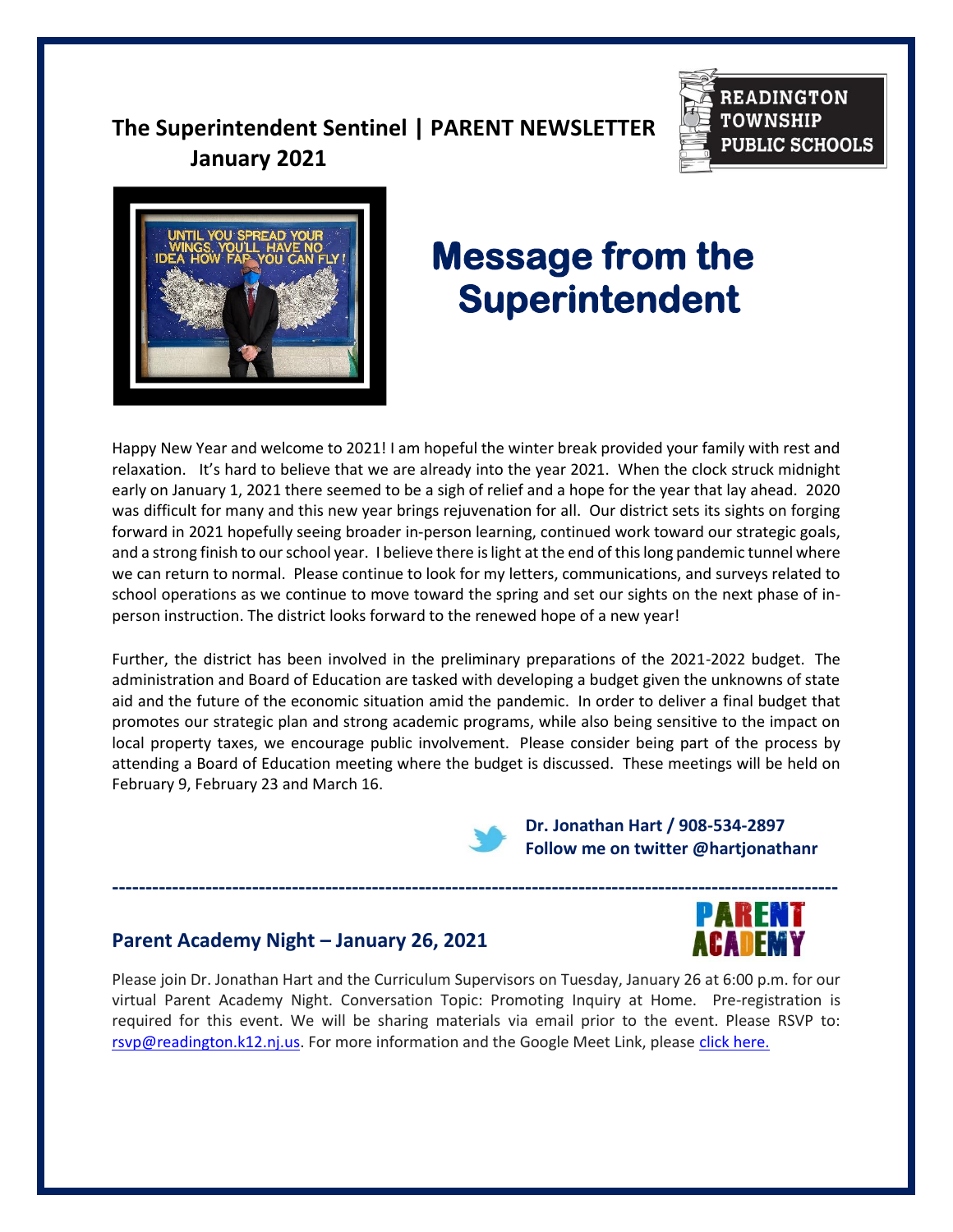

## **Curriculum Corner The Various Benefits of Virtual Field Trips**

Dr. Stacey Brown, Supervisor of Humanities, Ms. Sarah Pauch, Supervisor of Math, Science & Technology, and Mrs. Sherry Krial, Supervisor of Professional Development/Tech+

Historically, field trips are among the most highly anticipated events of a child's school year. Despite our transition to hybrid learning, these important events may still occur. In fact, virtual field trips open a worldwide opportunity for students. Virtual field trips are digital explorations of our world using a collection of technological resources such as images, audio-video clips, animations and sounds. They are an alternative to traditional field trips and create learning opportunities for students without leaving their classroom or home environment.

Virtual field trips enrich student learning in many ways. They connect and compare theoretical knowledge with the real world. Virtual field trips are not limited by distance, time or money and enable students to explore just about anything using the internet. Virtual field trips create a highly interactive experience for students by permitting a bird's view of a location, to zoom in close, or view a 360-degree rotation of an area. They also equip students with the freedom to discover, view and learn at their own pace.

These trips can benefit students of all learning styles. All trips have audio-visuals and narratives to guide students, catering to auditory and visual learners. Kinesthetic learners can benefit from trips that allow interaction through manipulating objects by clicking on them. In addition, students can instantly access the most current, diverse and detailed information from various points of view.

Students can continue to engage with the content after turning off their computers through a fun learning activity. Self-reflection, journaling, or artistic representations all offer opportunities to extend learning.

To view the full article regarding virtual field trips, click [HERE.](https://k12teacherstaffdevelopment.com/tlb/enriching-learning-through-virtual-field-trips/)

To get started on your first virtual field trip, access the sites below.

[25+ Amazing Virtual Field Trips](https://www.weareteachers.com/best-virtual-field-trips/)

[41 Virtual Field Trips for Kids to Get Them Learning About the World](https://www.goodhousekeeping.com/life/parenting/a32403098/virtual-field-trips-for-kids/)

[40+ Free Virtual Field Trips Your Kids Can Take From the Couch](https://kidsactivitiesblog.com/135714/virtual-field-trips/)

## **Governor's Educator of the Year Program Honorees / 2020-2021 School Year**

We are pleased to announce the Readington Township School District 2020-2021 Governor's Educator of the Year (GEOY) Program recipients. Each of our schools has recognized a Teacher and Educational Services Professional for this prestigious honor.

**------------------------------------------------------------------------------------------------------------**

**Readington Middle School:** Megan Greco/Math Teacher and Christine Crielly/School Counselor **Holland Brook School:** Megan Sloan/Special Education Teacher and Jodi Rehrig/Math Coach **Three Bridges School:** Carrie Squire/Special Education Teacher and Anne Romano/Media Specialist **Whitehouse School:** Arlene Schlosser/Kindergarten Teacher and Paul Smith/School Counselor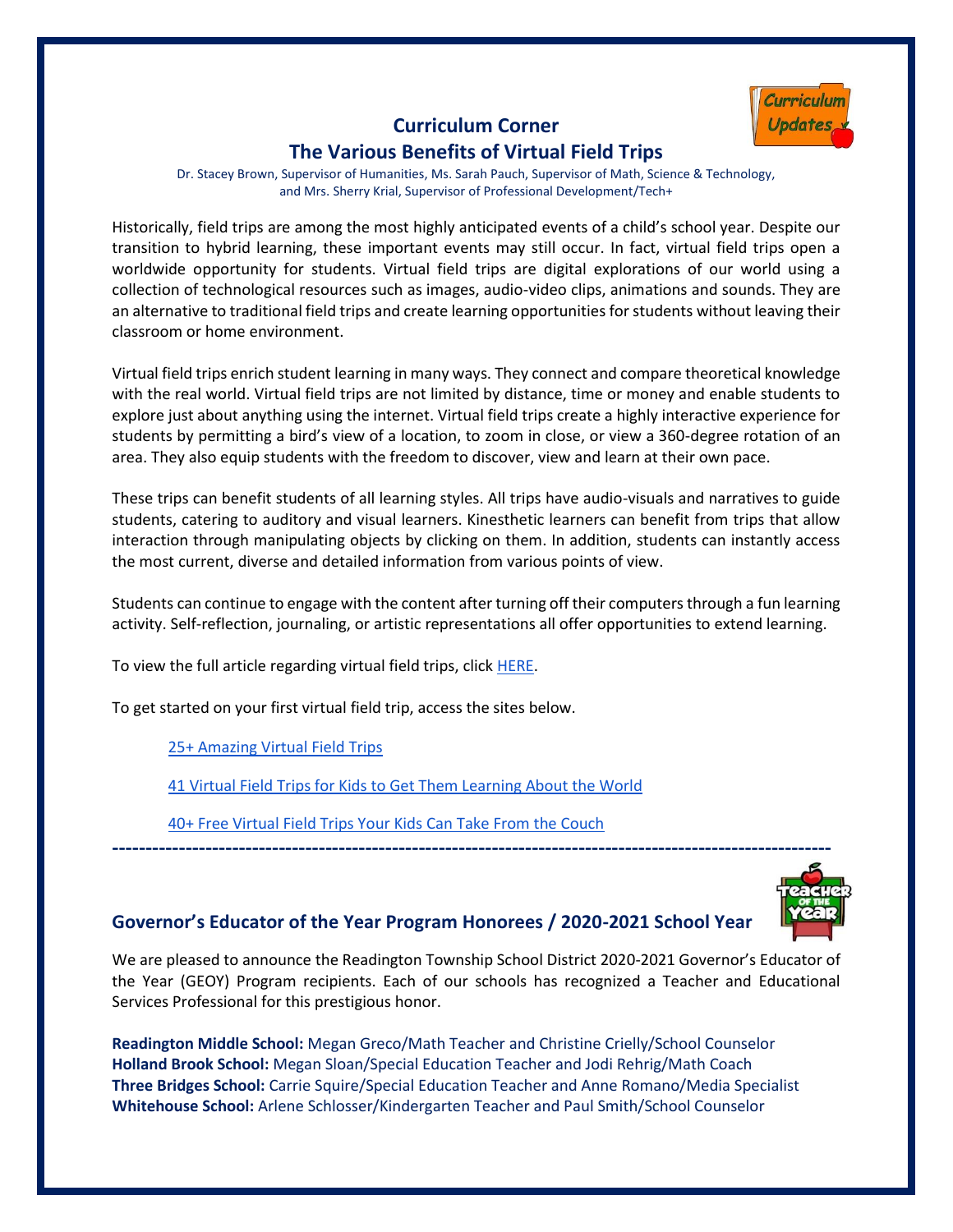#### **Friendships During COVID**

As shared by Screenagers

Screenagers recognizes that many young people are feeling disconnected from friends and at the same time, others have been able to maintain a sense of closeness to friends, if not many, at least a few. And, parents are concerned about our kids in these incredibly challenging social times. Screenagers has discussed with several teachers and school counselors who feel these concerns for their students too. Our kids have the internet to connect with friends, but it sparks worry that they also have all the internet risks. Can you relate to this as a parent? They are no longer talking with friends over an old fashion telephone; now they are dealing with actually



SEEING what they have been left out of, seeing ongoing intense negative news, and the list goes on. Today though, Screenagers wants to suggest we focus on talking with our kids about appreciating any goodness that is happening in their friendships — and how the tech revolution has been helpful.

Screenagers shares ideas to the following questions to spark productive conversations related to friendships, both in general and now, during COVID. Please [click here](https://www.screenagersmovie.com/tech-talk-tuesdays/friendships-during-covid?mc_cid=50718136bf&mc_eid=adc82278d1) to view the tips from Screenagers.

**What Are the Essential Components of a Strong Friendship? Have Any Friendships Been Strengthened Recently? How Are People Making New Friends? Have You Made Connections with Any Past Friends? What Social Skills Are Helpful?**

**-----------------------------------------------------------------------------------------------------------**

## **Chromebook Technical Support for Students and Parents**



Mr. James Belske, District Technology Coordinator [jbelske@readington.k12.nj.us](mailto:jbelske@readington.k12.nj.us) or 908-386-2502

If you are experiencing any technical issues with a Chromebook, please [click here](http://www.readington.k12.nj.us/techrequest) to submit your issue or question, our support team will get back to you shortly.

- To follow up on any previously submitted request or general questions please email us at [techsupport@readington.k12.nj.us.](mailto:techsupport@readington.k12.nj.us)
- To troubleshoot common Chromebook issues at Home Please follow these steps [click here.](https://docs.google.com/document/d/1iQIM1lqdRHTRLrVw1tq2nSdKuVkmJFTTNDrxyf7e-h8/edit)
- Parent Resource: [Tech@Home Website](https://sites.google.com/readington.k12.nj.us/techathome/home)
- If you have any other questions, concerns, or feedback, please contact Jim Belske at the email address/phone number listed above.

**----------------------------------------------------------------------------------------------------------- "There are three ways to ultimate success. The first way is to be kind. The second way is to be kind. The third way is to be kind." – Mr. Rodgers**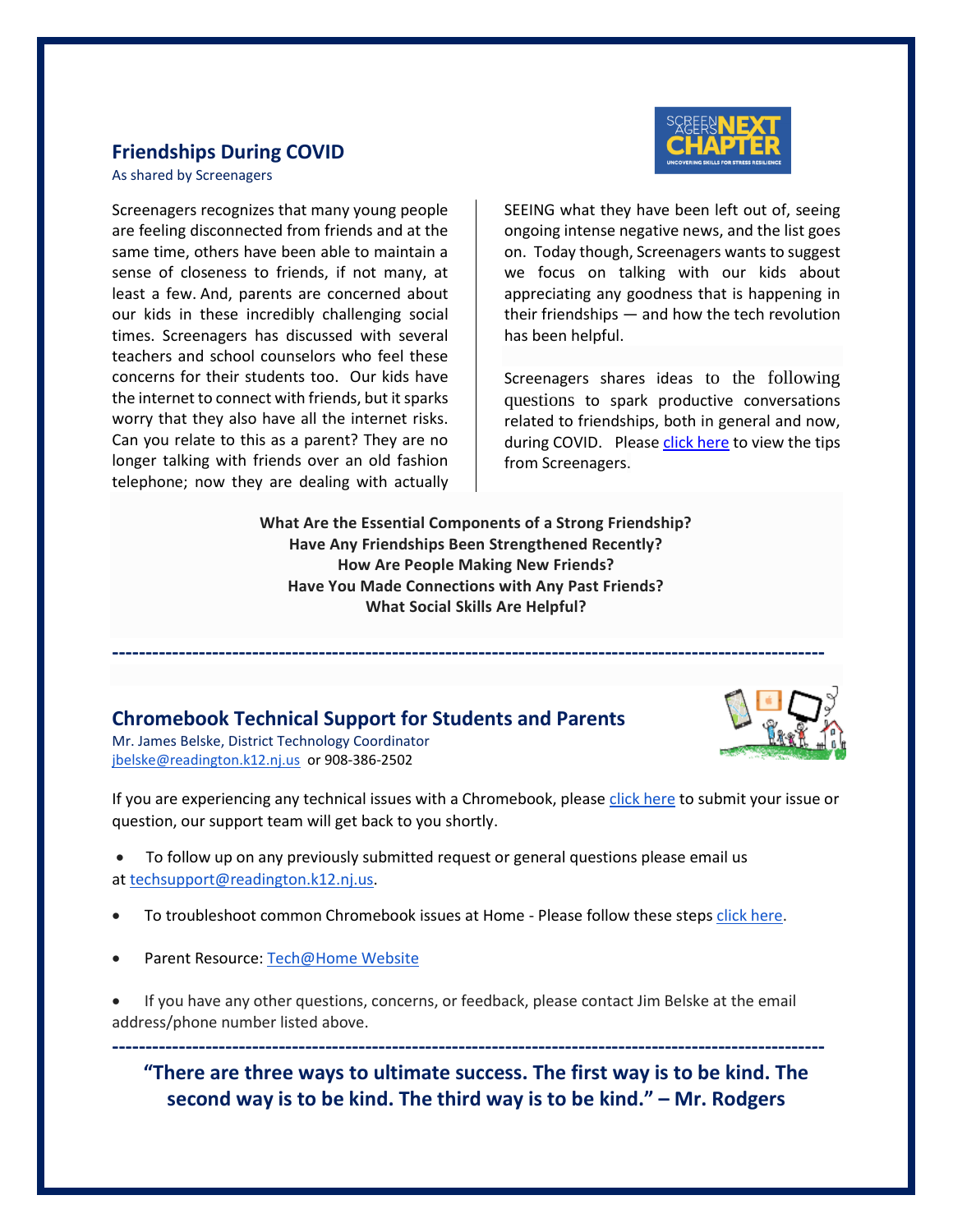

#### **Child Assault Prevention Program (CAP)**

Mr. Anthony Tumolo, Supervisor of SEL and Special Projects

The New Jersey Child Assault Prevention Program (NJCAP) is a state-funded program that seeks to improve school climate, strengthen families and reduce students' vulnerability to assault and bullying. NJCAP is funded through the NJ Department of Children and Families and is supported by the NJ Department of Education with 21 County CAP Offices and over 200 program facilitators. To date, NJCAP has trained over 4 million students, parents and school staff. A teen violence dating prevention component has been developed for older children called Teen CAP. Last year, Christine Crielly, currently a 7th Grade School Counselor at Readington Middle School, wrote a grant to bring this program to our district. The grant was approved for grades 6-8 students, parents, and staff.

The NJCAP presenters were initially slated to provide in-person training in the fall of 2020 to our Readington community, but due to COVID-19 restrictions they have had to adapt their presentations and offerings. They are now able to offer their services and support in a virtual setting, so Mrs. Crielly, with the help of her fellow counseling colleagues and school administrators, established a training schedule for the RMS staff, parents, and students. NJCAP requires and provides mandatory teacher inservice and parent training each lasting one hour in length. These two one-hour trainings have already taken place throughout the fall and all student lessons will be completed by the end of January.

Feedback from this program has been extremely positive. The middle school's administrators and teachers have reported that the NJCAP Program has empowered the students to stand up and advocate for themselves and others, and to seek out help and support when they need it. This program directly correlates to the district's strategic SEL goal on social awareness. One of the action steps identified by the social awareness strategic planning committee relates to an increase in mental health education throughout the district. NJCAP is just one avenue that supports this effort.

This program has been such a success that Mrs. Crielly is working with district and building administrators to bring it to grades 3-5 students, staff, and parents in the spring of 2021. Once mandatory staff and parent training have been completed for the entire district, we will have flexibility on how we want NJCAP to support our students moving forward. In the past, Readington Schools have designed the program for grades 2, 4, 6, and 8. We are grateful this program exists in New Jersey and we hope that we can continue to partner with NJCAP for many years to come.

To learn more about the NJCAP program and network please visi[t www.njcap.org.](http://www.njcap.org/)



#### **Parent SEL Event – January 20, 2021**

Please join us on Wednesday, January 20, 2021, from 6:00 p.m. to 7:00 p.m. for our second virtual Parent SEL Event. Conversation topic: Tips & Strategies on what Social Emotional Learning looks like in and out of the classroom. For more information and the Google Meet link, please [click here.](https://www.readington.k12.nj.us/Page/7063)

**-------------------------------------------------------------------------------------------------------------**